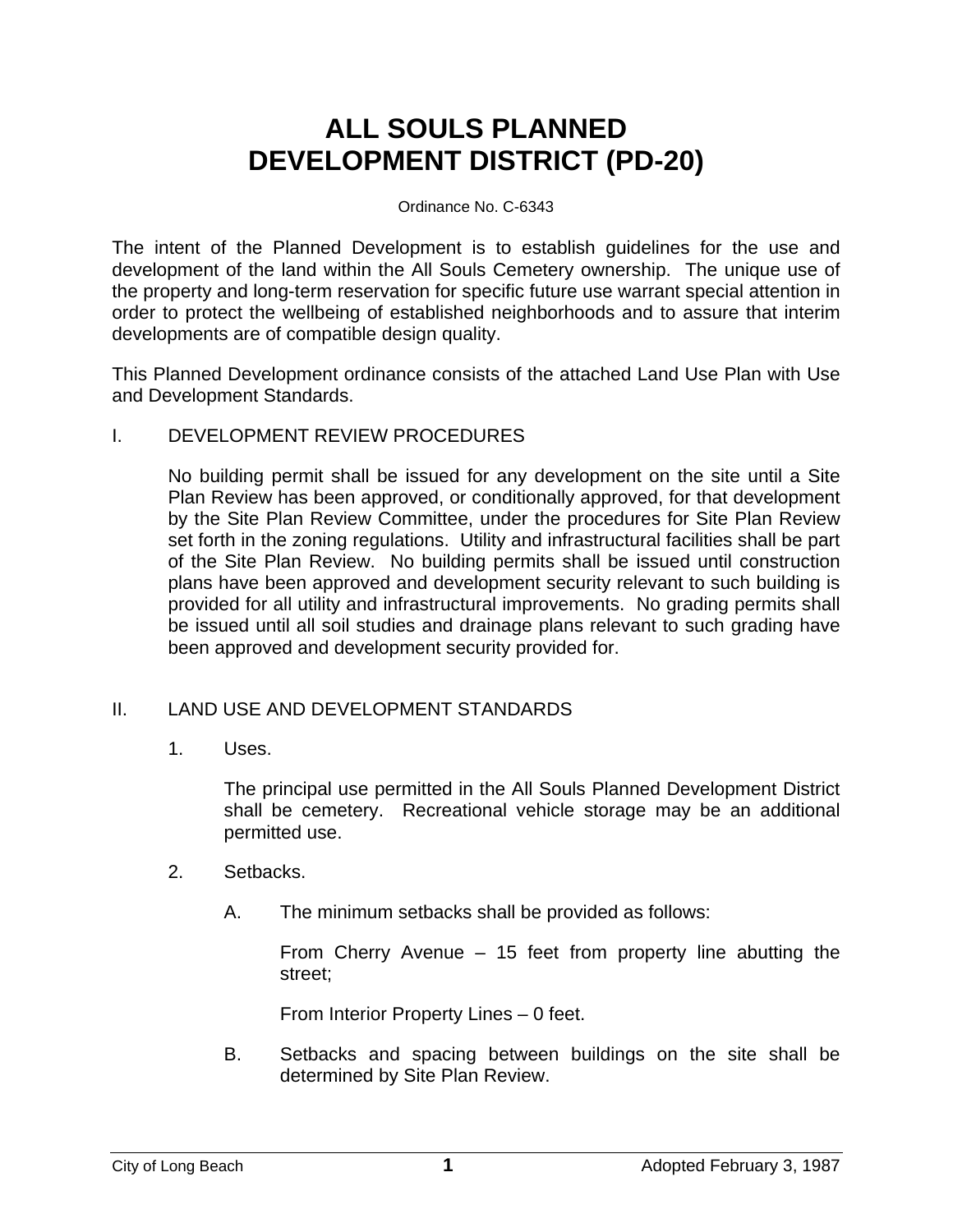- C. All required setback areas shall be clear of all structures from the ground to the sky (except for signage) and shall be landscaped and maintained in a neat and healthy condition according to the landscape provisions of this ordinance.
- 3. Floor Area Ratio: .01
- 4. Building Height.

Maximum building heights shall be 25 feet, except buildings set back 50 feet or more from property lines, which may then rise to 35 feet.

- 5. Landscaping
	- A. 1.5 trees of not less than 15 gallons in size shall be provided for every 125 square feet of area required for setbacks from streets.
	- B. Shrubs, not less than 5 gallons in size, shall be provided at a ratio of not less than 3 shrubs per required tree.
	- C. Screening shall be provided by fast-growing, non-deciduous trees, planted to provide an adequate screening canopy along Cherry Avenue.
	- D. Street trees of not less than 24-inch box size shall be provided at a ratio of 1 tree per 25 feet of linear street frontage, to the satisfaction of the Director of Public Works.
- 6. Accessory and Temporary Structures.

No portable buildings, trailers, or other like portable structures shall be permitted without prior written approval of the Department of Planning and Building. Such temporary structures as construction trailers and temporary offices may be approved by the Director of Planning and Building during construction only. Interim use office trailers shall require approval through Site Plan Review.

- 7. Screening, Walls, and Fences.
	- A. All uses shall be screened from Cherry Avenue by a solid plastered wall, 12'0" in height. No materials being stored shall be visible above such wall. No wall or fence shall exceed 3'0" in height in the required setback area.
	- B. The maximum height of walls and feces shall be 12'0", except in the required front yard setback where the maximum height shall be 3'0".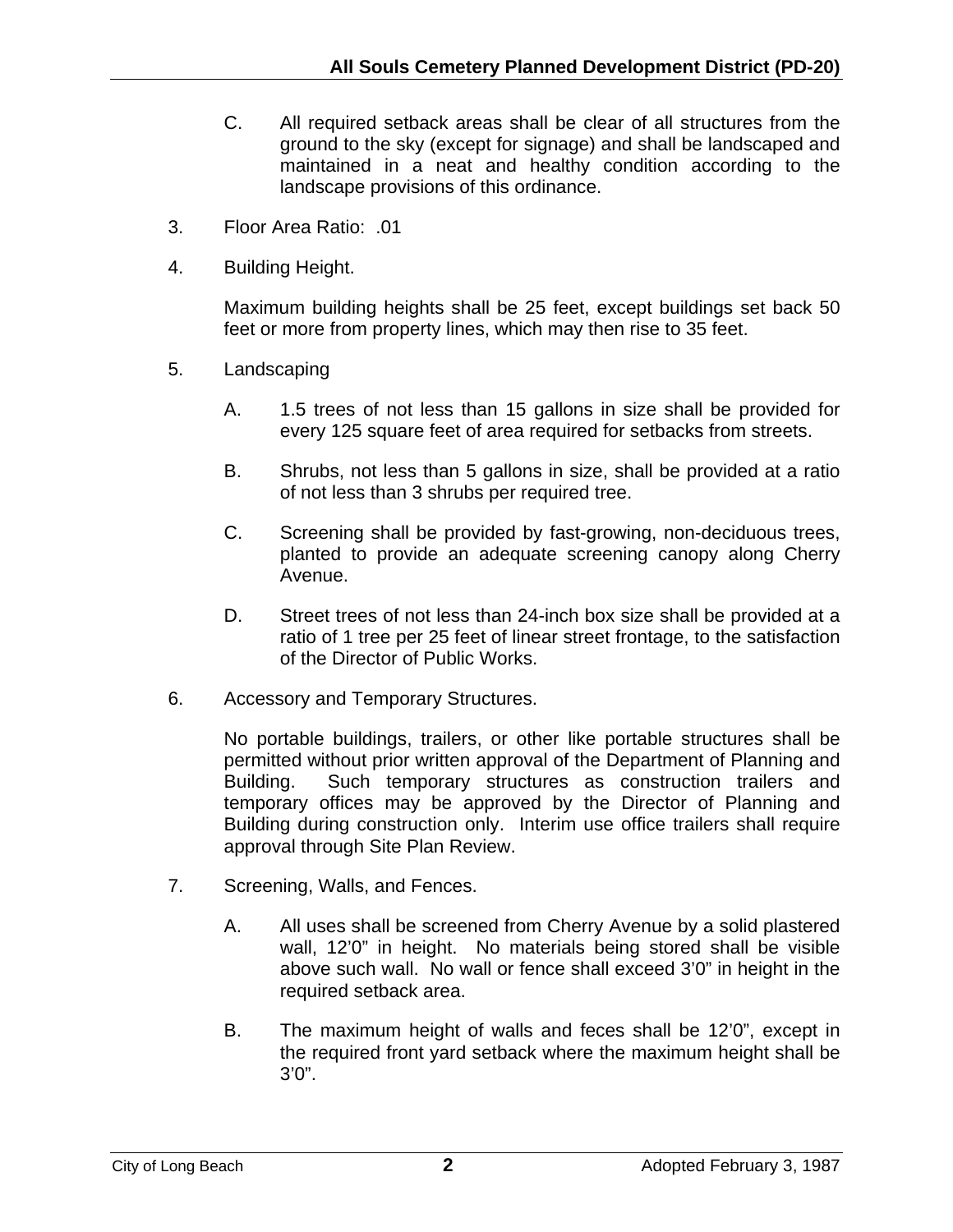8. Parking.

All parking shall be provided for in accordance with the applicable sections of the zoning ordinance and determined by the use or combination of uses proposed for the site.

9. Off-Site Improvements.

All off-site improvements required as conditions of approval shall be performed to the satisfaction of the Director of Public Works.

The Planning Bureau provides this information for reference and the convenience to the public. The adopted ordinance, together with any amendment thereto, is in the possession of the City Clerk and should be reviewed and considered prior to making any land use decision. Information contained herein is subject to change without notice as a result of updates, corrections or amendments.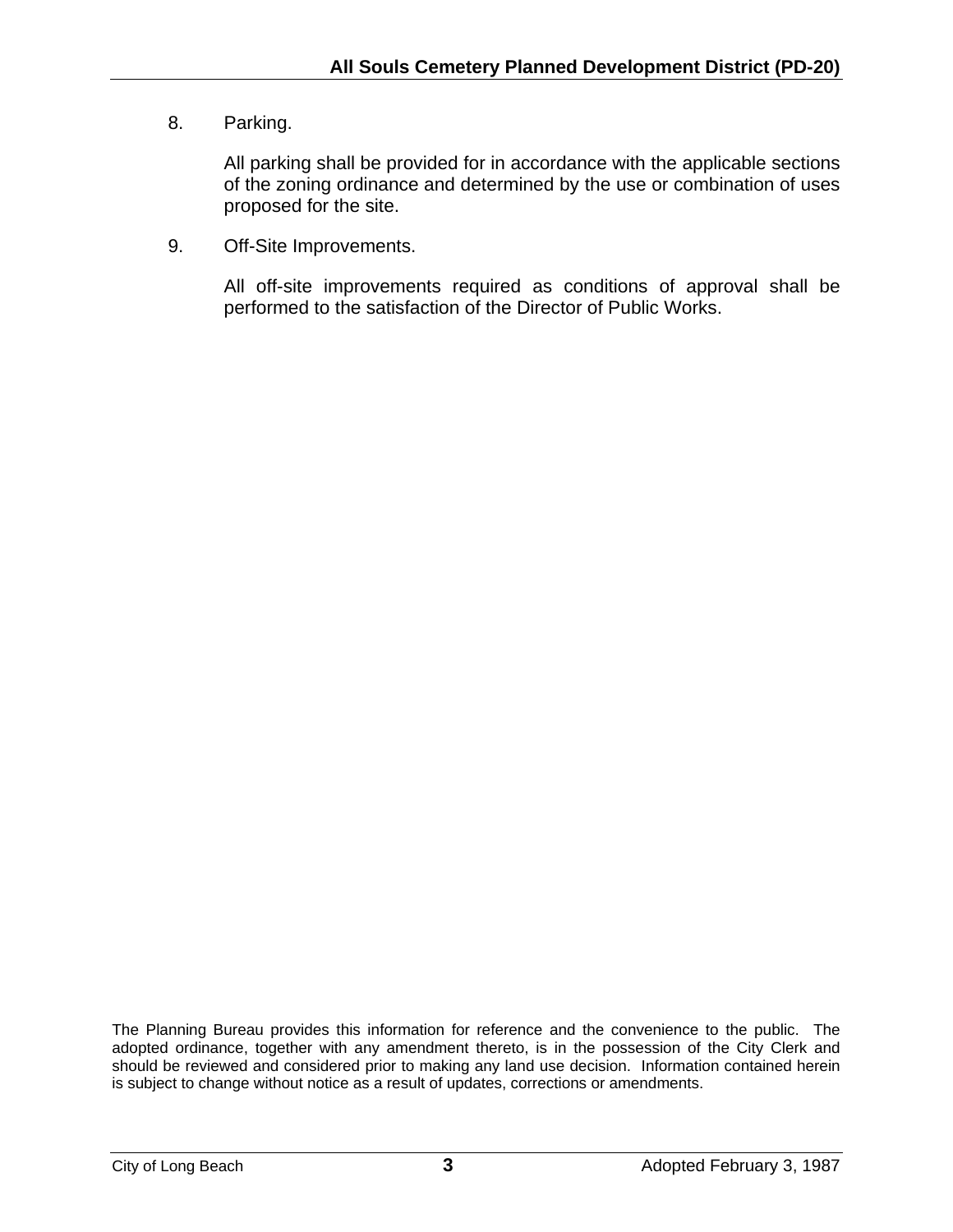